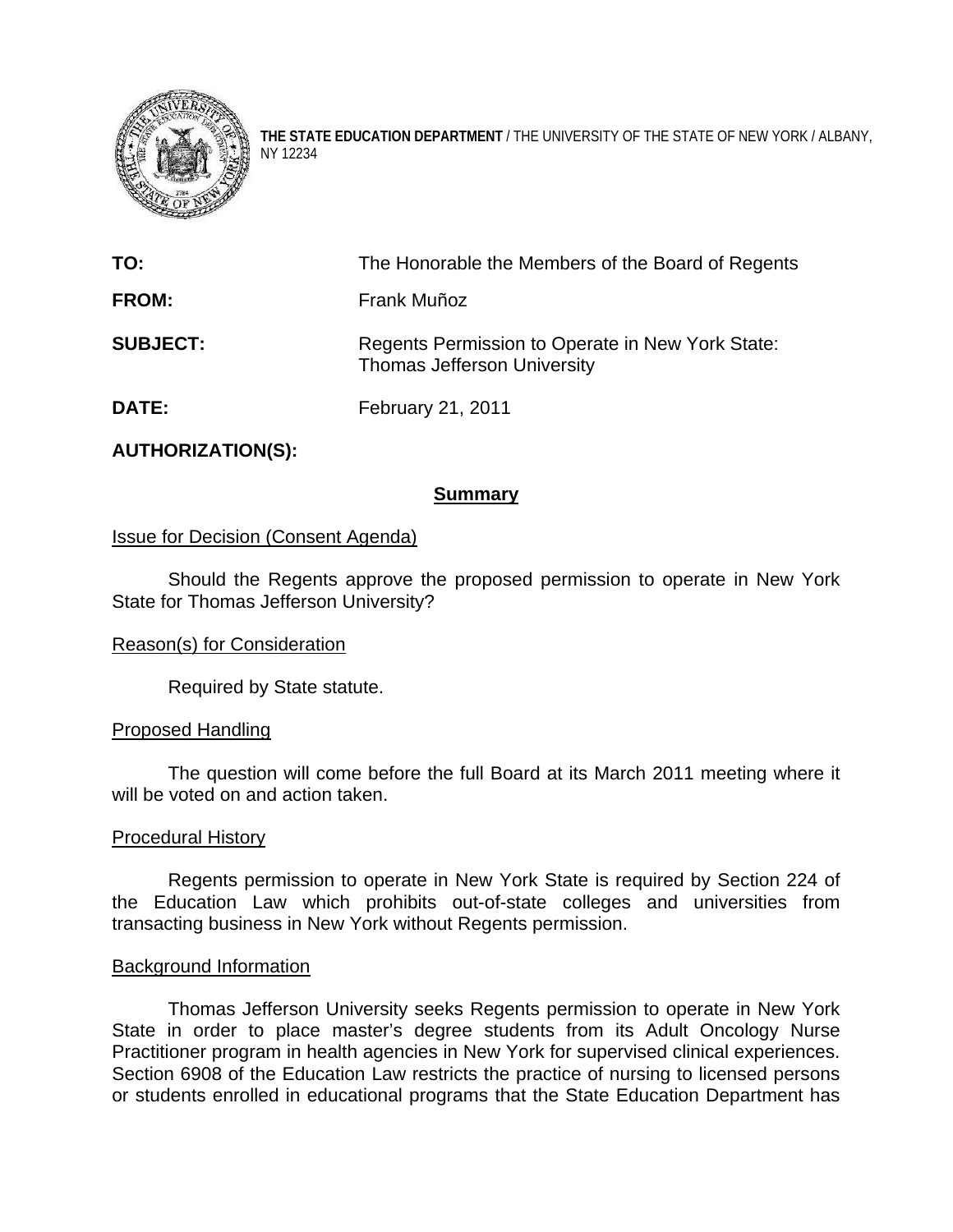registered. The University's Master of Science in Nursing programs are accredited by the Commission on Collegiate Nursing Education (CCNE). Graduates of the Adult Oncology Nurse Practitioner program are eligible for certification as Adult Nurse Practitioners through the American Nurses Credentialing Center and/or as Oncology Nurses through the Oncology Nursing Society. The program meets the standards for registration as set forth in the Regulations of the Commissioner of Education.

## Recommendation

It is recommended that the Regents approve the proposed permission to operate, effective March 8, 2011, which authorizes Thomas Jefferson University to use four clinical agencies in New York for clinical education of students enrolled in its Adult Oncology Nurse Practitioner program leading to the Master of Science in Nursing degree.

# Timetable for Implementation

This approval will be effective until March 31, 2016.